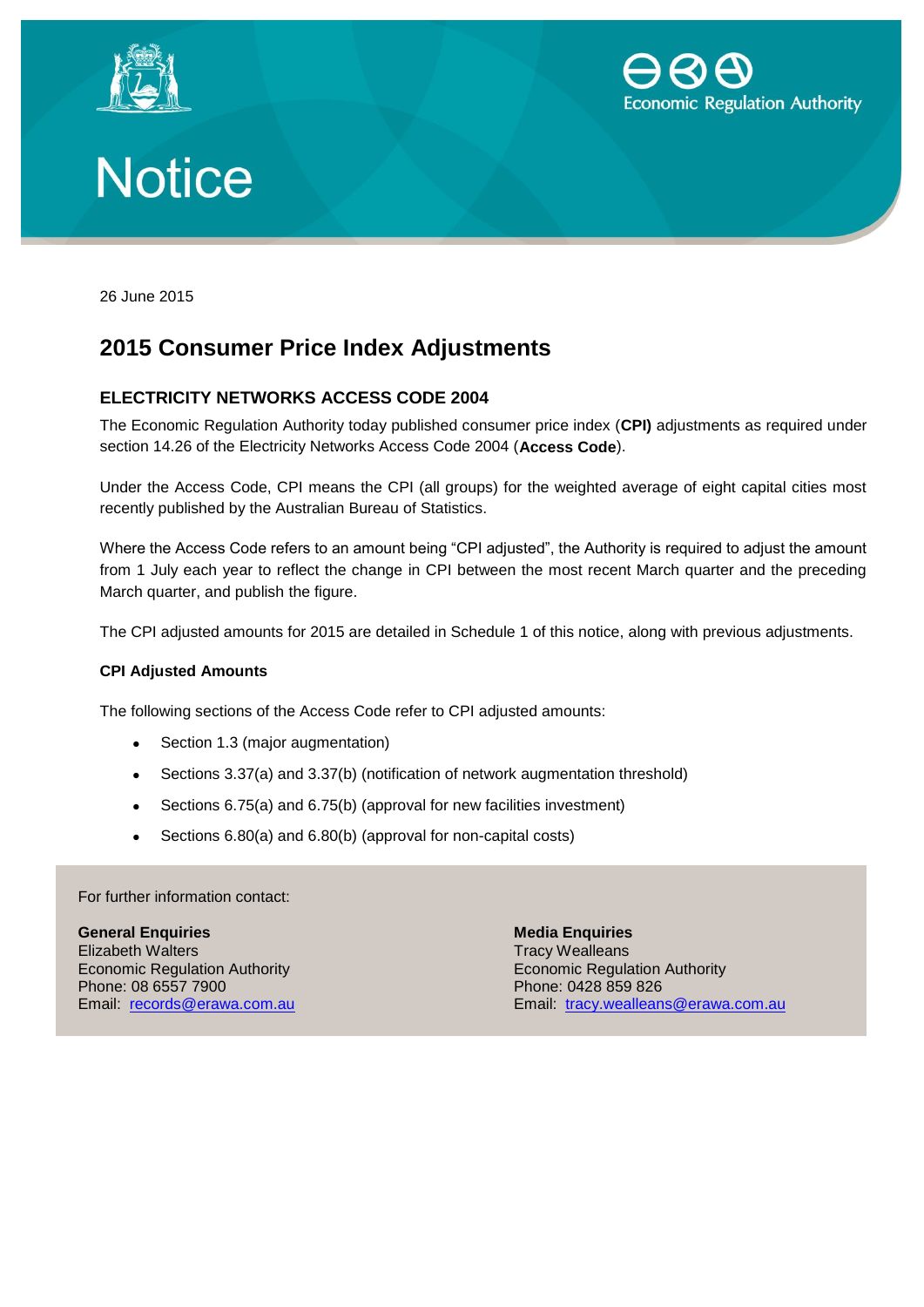### **SCHEDULE 1**

### **Table 1: Consumer Price Index (March Quarter)**

| Year | <b>March Quarter</b><br><b>Preceding 1 July</b> | <b>March Quarter</b><br><b>Previous Year</b> | % Change |  |
|------|-------------------------------------------------|----------------------------------------------|----------|--|
| 2004 | 144.1                                           |                                              |          |  |
| 2005 | 147.5                                           | 144.1                                        | 2.36%    |  |
| 2006 | 151.9                                           | 147.5                                        | 2.98%    |  |
| 2007 | 155.6                                           | 151.9                                        | 2.44%    |  |
| 2008 | 162.2                                           | 155.6                                        | 4.24%    |  |
| 2009 | 166.2                                           | 162.2                                        | 2.47%    |  |
| 2010 | 171.0                                           | 166.2                                        | 2.89%    |  |
| 2011 | 176.7                                           | 171.0                                        | 3.33%    |  |
| 2012 | 179.5                                           | 176.7                                        | 1.58%    |  |
| 2013 | 102.4                                           | 99.9                                         | 2.50%    |  |
| 2014 | 105.4                                           | 102.4                                        | 2.90%    |  |
| 2015 | 106.8                                           | 105.4                                        | 1.33%    |  |

*Source: Australian Bureau of Statistics. Cat. No. 6401.0 – Consumer Price Index, Australia.*

Note: From the September quarter 2012, all Australian Bureau of Statistics index numbers for the CPI were calculated on a new index reference period of 2011-12. This resulted in the index numbers for the index series being reset to 100.0 for the financial year 2011–12. The Australian Bureau of Statistics notes that period-to-period percentage changes in the new index series may differ slightly to those previously published due to rounding and re-referencing but that the differences do not constitute a revision. As a result, the Authority has not recast the previous percentage changes calculated under the old series to match the new series.